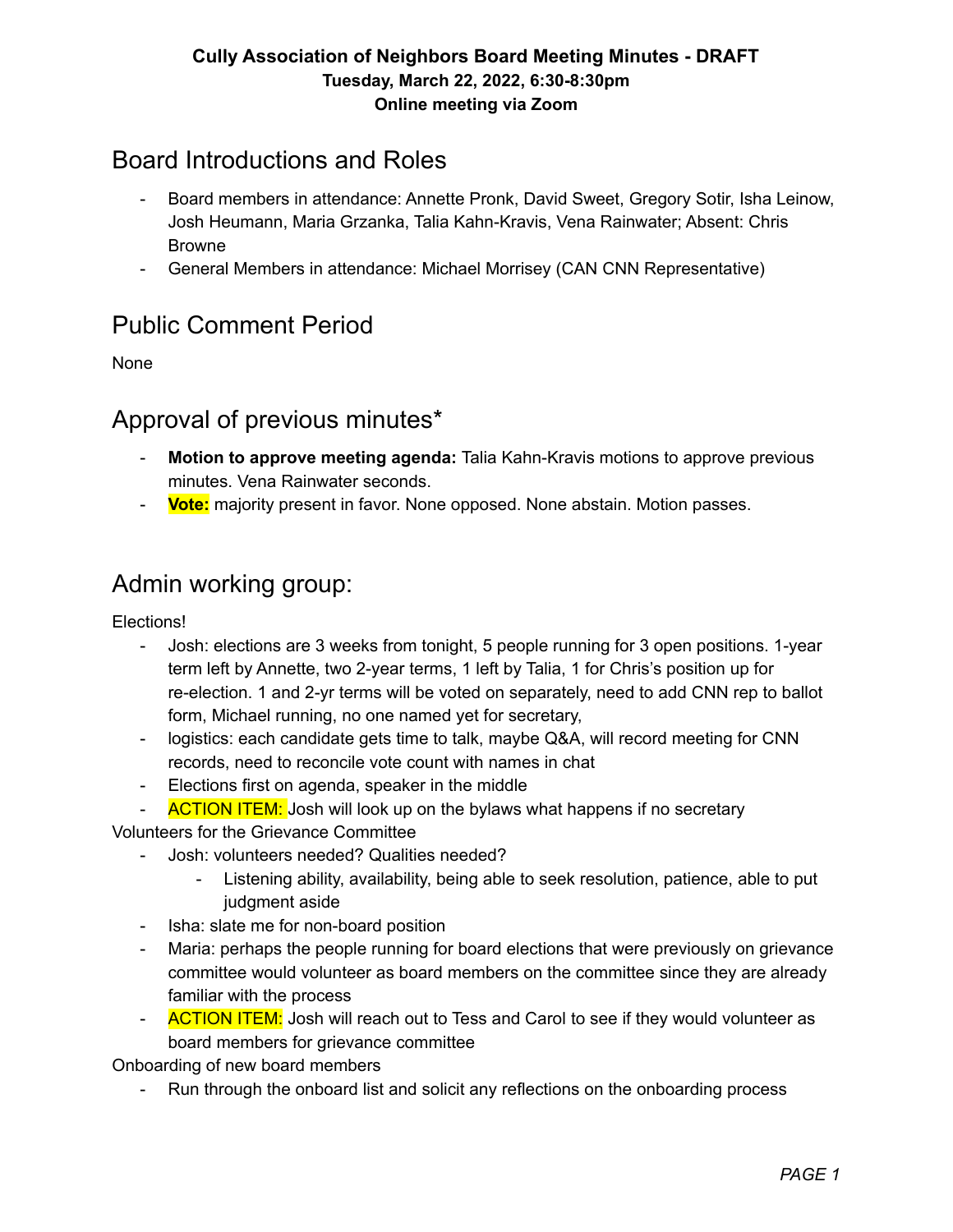- Vena: on-boarding for a specific task, this list was helpful, intro session on bylaws that we rely on most, didn't understand how they were used until it was needed
- For example, we use this document to make decisions, here are some examples of how we've used them recently
- Talia: 1-to-1's were also helpful, chance to ask questions, make sure I was oriented to the Google docs, list of things to read, reading the bylaws might have been enough
- Isha/Josh: add ask incoming members what they want to accomplish on the board
- Isha/Josh: add sign up for working group
- Michael: background/context was helpful in navigating CNN, suggest that CNN rep doesn't have to be a board member, but it is helpful, in order to reflect back to CNN need to know what the board is doing
- Maria: group bylaw explainer, could be more strategic about buddy pairings, possibly based on what working group people are interested in

Offboarding of departing board members

- Collecting information from off-boarding members, sit down to interview, or survey
	- Changing ownership of google documents
	- Inventorying physical items
	- Cleaning up access/updating mailing lists
	- Password transfer (if necessary)
	- Notifying CNN/doing state registration paperwork
	- Bank account access
	- Exit interview/survey
	- Confer with people who will be staying on the board as to what they want to know
	- What did you want to accomplish by joining the board?
	- Did you achieve that goal?
	- If not, what prevented you from doing so?
	- Getting quantitative information on things like understanding the bylaws, getting a sense of their role on the board
	- Updating names on the website
	- Officer-specific handoff (eg Treasurer and dropbox)
	- Celebration! Thanks to outgoing and incoming members
- Everyone agrees with content, some preference for surveys rather than interviews, could wrap reflection (on survey) into celebration
- Maria: wondering if there is a contact list
- **ACTION ITEM:** Admin working group to work on off-boarding survey
- Annette: would want to know from on-boarding board who they are interested in, see what they want to accomplish then ask board members who do you know where

Recommendation on the procedures document

2017 version replaced ~2013 version, Chris and Kathy want the procedures document to be brought to general membership for advisory vote, admin working group recommends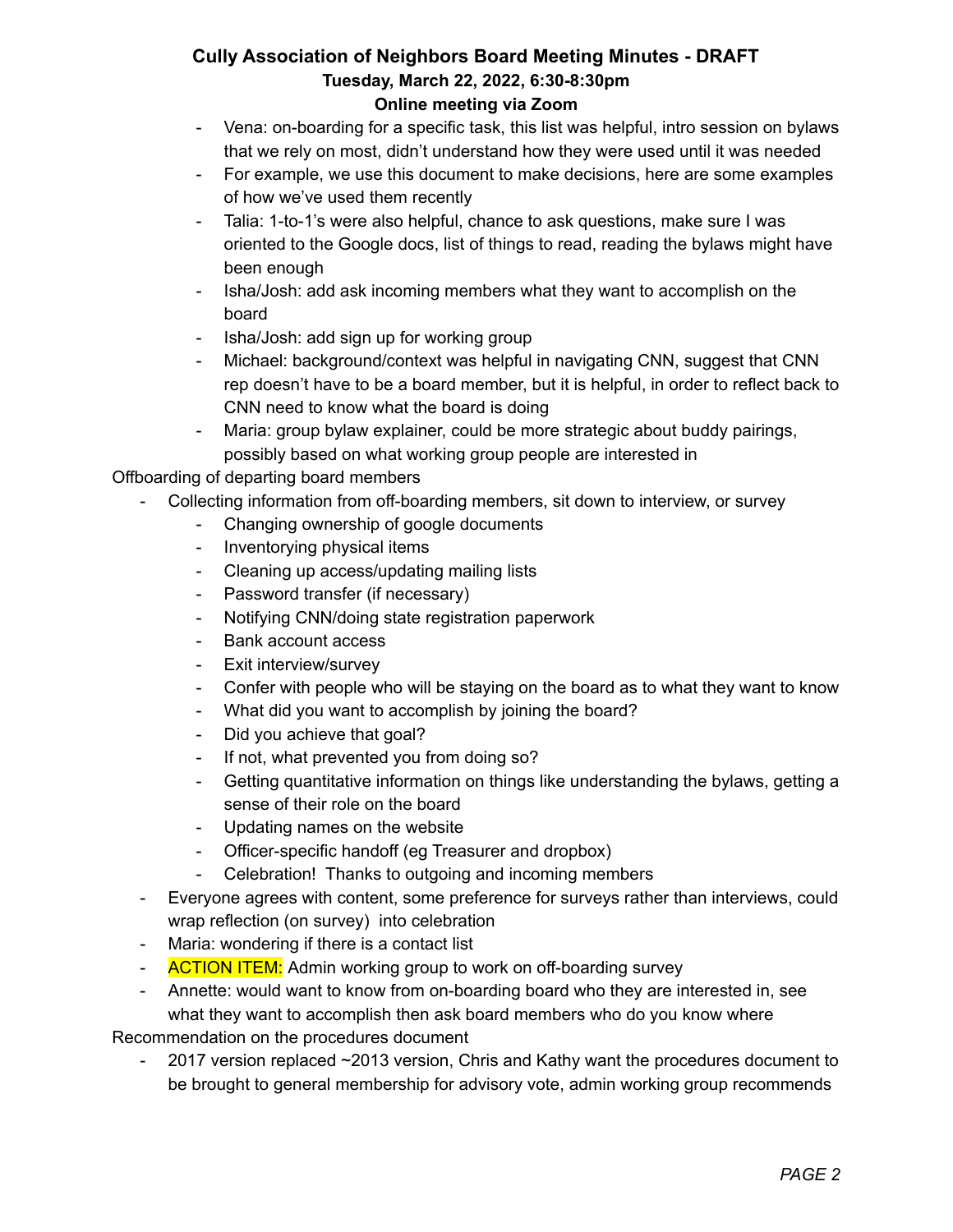new board reviewing procedures document compared to bylaws, can't not put up document on website because they don't like it

Comms working group

- Next newsletter went out, Lanny gave positive feedback
- Next one in 4-6 weeks, would like description about events working group

Events working group:

- April general meeting topic? Elaine Block from DEQ will talk about food waste, in-between elections
- May general meeting, Alder Commons will talk about community building, also open to other ideas
- June general meeting, Chris has organized for Dan Ryan to present
- Annette: secured partnership with Sparrowhawk, and location at Trinity Lutheran Church, waiting for confirmation from them on specific dates Aug 13-15, putting together team of 4 (volunteering, social media, etc.), with new board elected in April, will need a current board member as co-lead of event with Annette, whole process is very streamlined
- Josh: falls into both off-boarding and on-boarding of new board, what is timeline? Aug 15 is pre-sale
- Annette would be member of working group as community member, updating board, will need board member as co-signer with Sparrowhawk, Apr 30 is deadline for signing, July 1 for securing location, July 15 is receiving draft marketing and volunteer plan, Aug 1 is sparrowhawk announcement season dates and locations, Aug 15 is online ordering, all is packaged, no creation
- **ACTION ITEM:** Josh add Sparrowhawk to agenda for next board meeting
- Maria: Apr 30 SOLVE, looking for CAN volunteer to take 1-hour training, training is remote, and several different training times available
- **ACTION ITEM:** Maria will send training links and info to Vena as well as information about

Request for letter sign-on: Greg Bourget, Clean Air Oregon

- Event coming up next Tuesday, working with 56 NAs, total 82 organizations to negotiate with dangerous polluters in Oregon, negotiation with stakeholder and polluters, some of the dozen include, Linnton tank farms, refineries on Swan Island, Union Pacific rail yards, Owens-Brockway, Hydro-Extrusion
- Asking for CAN to look at letters from all the others and consider endorsing them
- Asking to write letters on behalf of 'stakeholder group' (nearest NA, for CAN letters are for Owens-Brockway and Hydro-Extrusion
- Talia: For OB, how does this relate to the previous ask
	- [reference to specific pollutants, source testing and health assessment]
- Gregory: not quite accurate, [update on current situation:] DEQ has imposed condition to install filters or shut down, that was part of the agreement reached last December, process is already working for OB, OB has to let us know by June 30, appreciate the letter don't think there is any reason for it, until OB refuses to obey the regulatory conditions, at this point OB is working with community to plant a lot of trees from the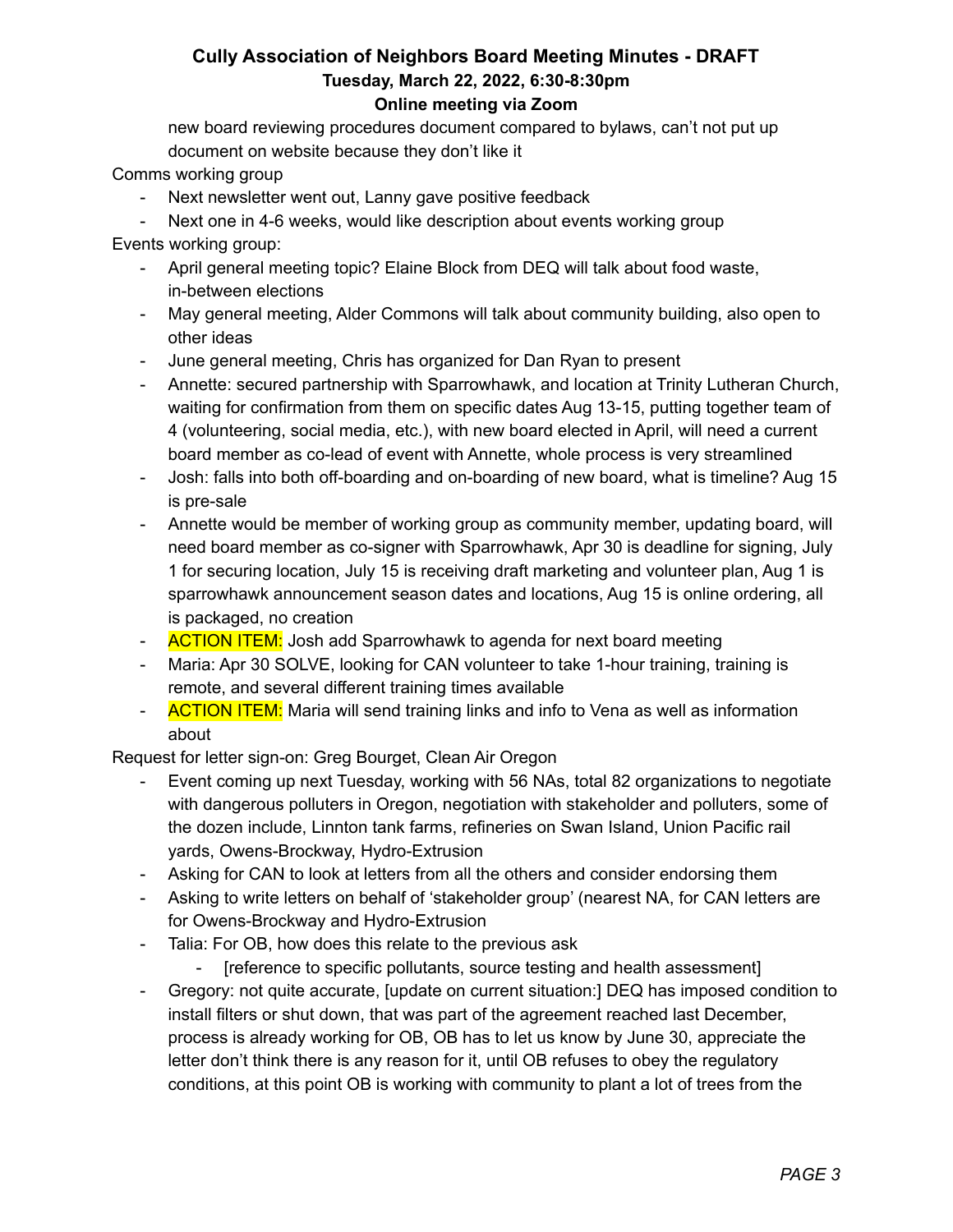DEQ imposed fine of \$1M, the earth justice issue is separate having to do with the air quality permit, some of these letters (both) have some outdated information

- Isha: will the filters work on arsenic? Is there more we can do with another letter or is what is being done being done?
	- Gregory: At this point this could be confusing to OB, sat down with OB lawyer 3 or4 weeks ago, taking fine and putting it into community project, suggest we hold on OB letter until we see what we decide to do
- Greg: When would you send such a letter? If you want a letter then we wouldn't be able to rally the whole city.
- Isha: would like to present as a unified front [with other NAs], want to be included in process
- David: OB not worried about OB, Greg has written on Hydro Extrusion [previously], defer to Gregory on these matters
- Gregory: Portland Hydro is a concern, been on radar for a long time, we informed community about NASA fraud, [Hydro] got sold, if we want to continue CAAT there are much better targets more critical targets than Portland Hydro (Boeing, diesel along Columbia, National Guard, and Port of Portland, et al.), really appreciate Cascadia Action
- Greg: DEQ says Hydro Extrusion
- Gregory: let's put pressure on DEQ about HE, but let's go after Boeing or
- Josh: new board meet with CAAT and Cascadia action to form a strategy
- Greg: 12 letters from all NAs except from Washington County, 30 days to consider endorsement
- Talia motions to look at letters to endorse, Isha supports
- **ACTION ITEM:** Greg will send letters to Josh

Policy proposal on conducting email votes (reminder)

- Test process for next email vote

# Adjournment\*

- **Motion to adjourn meeting:** Maria Grzanka motions to adjourn meeting. Annette Pronk seconds.
- **Vote:** majority present in favor. None opposed. None abstain. Motion passes.
- Meeting adjourned at 8:33pm

*Meeting Minutes recorded by Maria Grzanka, CAN Secretary. All CAN Board Meeting and General Meetings are open to the public to attend. Please reach out to a board member for more detailed information about discussion points.*

#### **Active Committees & Other CAN Roles**

- CNN Representative: Michael Morrissey